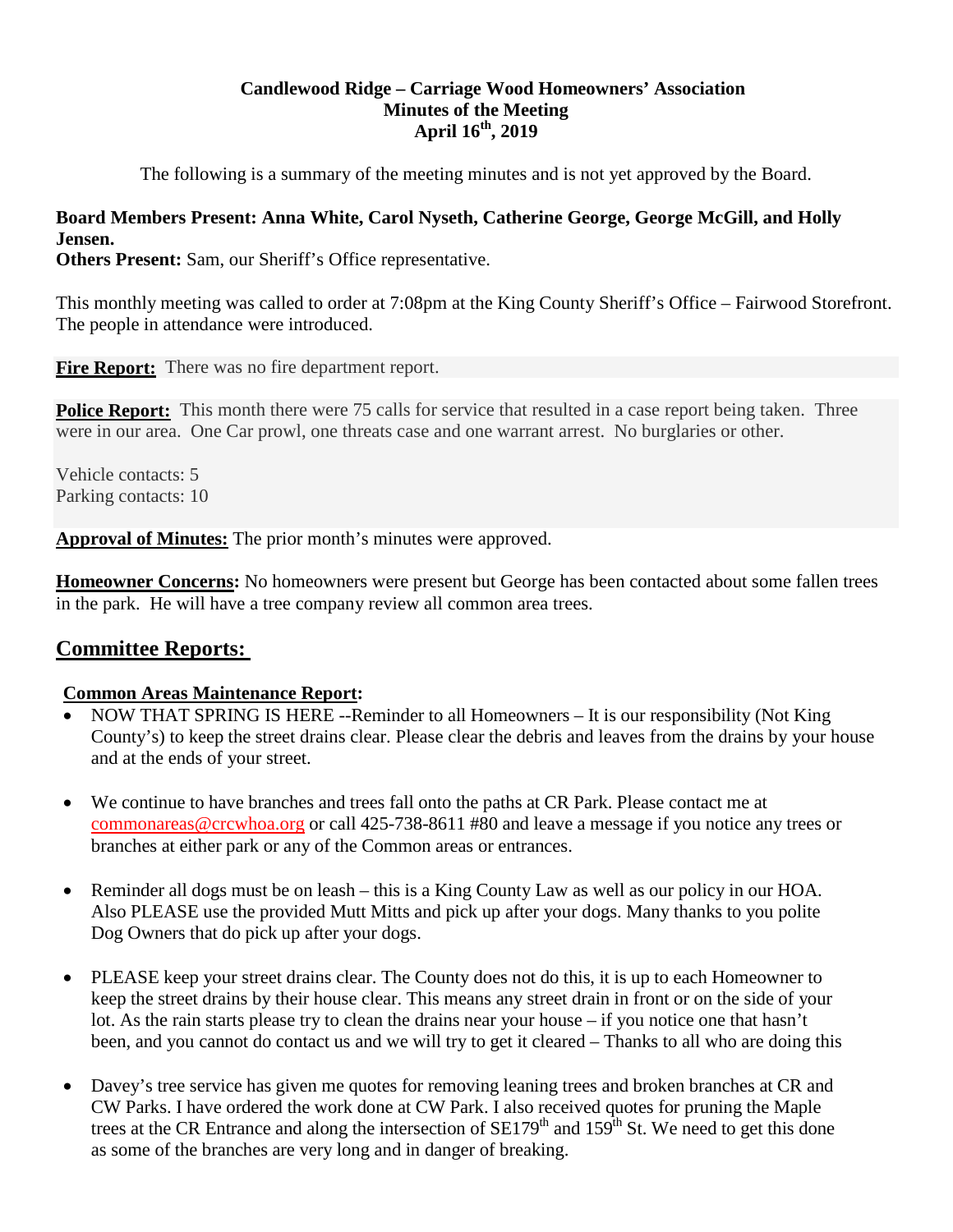# **A motion was made, seconded and approved to have the maple trees pruned.**

• Davey's Resource Group offers a Tree Risk Evaluation survey where they inventory and rate all trees in our Common Areas. This will cost \$4100 plus tax. I think this is a very wise thing to do.

# **A motion was made, seconded and approved to have the survey done.**

- With the great weather we have been having I put the Pickleball net back up. Please don't let the kids climb on it. The HOA has some rackets and a few balls and the height adjustment tool for the BB pole in the shed – please contact George at 425-502-0313 for the lock combination. Please note whoever unlocks it must put equipment back and relock the shed.
- I had to remove the BB height adjusting tool as twice it was left on and the backboard was set to the very lowest setting and kids were hanging on it. We also have had reports of teens from out of our HOA using the court, not letting the younger kids play and causing trouble. I have informed Sam and he is going to patrol this area every time he is in the HOA. I am going to have to put a better latch on the 2 doors as the kids were forcing the doors open and crawling inside to get stuff.
- It was noted that someone had damaged the newly paved BB court by dropping a large rock on it.
- King County Sheriff Patrols and requests will now be coordinated by the CAM Chair and monthly reports will be submitted before each monthly meeting. Please contact the Board with any areas of concern and we will do our best to accommodate.
- Please keep a watch for suspicious Activity and call 911
- **Reminder:** Our parks are private parks which exist for the use and enjoyment of HOA residents, their families and guests. They are not public parks. Our park usage rules apply to everyone. Following are some of the rules that have been established to maximize safety, and minimize liability and maintenance cost:
- A. Park Hours: 9:00 am to dusk.
- B. No Smoking, alcohol, drugs, loud music, golfing, motorized vehicles or **Fireworks** are allowed.
- C. Animals must be leashed and owners are responsible for cleaning up after their animals.

# **ACC Report:**

We accept ACR requests via e-mail when the form does not need paint chips. (All paint chips must be mailed or hand delivered.) It has been noted that paint requests have been received lately without paint chips as well as requests without ACR forms. All requests must be accompanied by ACR forms which must be signed, include a valid address and phone number and, if for paint or stain, must include paint chips or samples and note which paint is for what part of the house (body, trim, deck, gutters, door, …). Paint chips are REQUIRED even if painting the same color as before.

ACC requests for this month were:

- 1 deck roof
- 1 tree removal
- 1 roof replacement
- 3 fence replacements
- 1 paint
- 1 deck
- 1 garage door replacement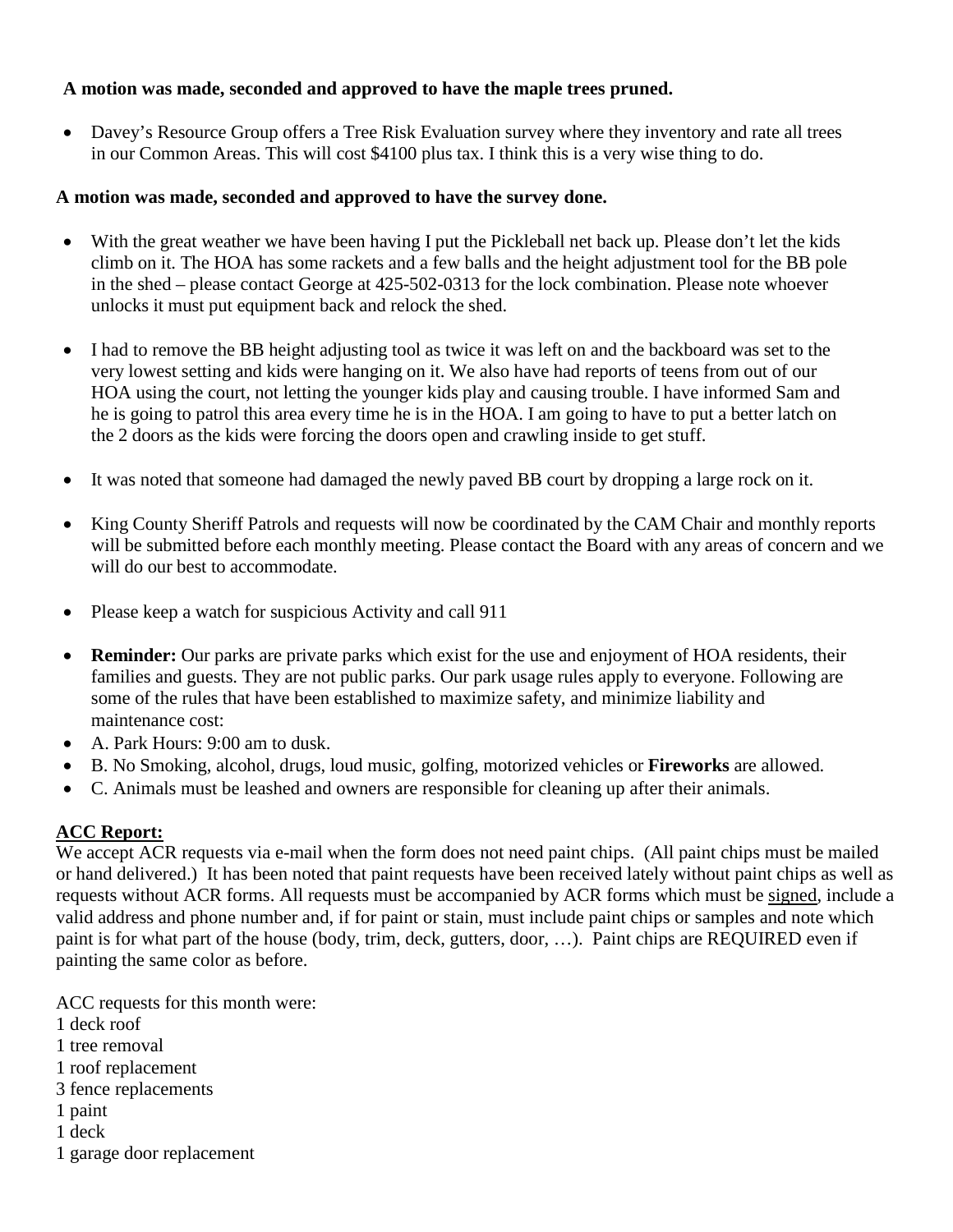# **Complaints Negotiations Report:**

There was one new complaint about a house with too many cars..

### **Treasurer's Report:**

No problems but may need to move money to take care of tree issues.

### **Legal and Insurance Report:**

Legal Update from lawyer: We are close to finalizing our settlement. Both minor settlements have been approved by the Court. I have finalized all the settlement documents and we are merely awaiting execution and funding of the settlement by the insurance carrier. After that we will enter the Stipulated Order of Dismissal with the Court. Once that happens I will be closing my file and providing the final paperwork for your records.

# **Community Events Committee**

We talked about the Easter Egg Hunt and volunteers for it. The next event is the annual garage sale.

# **Cul-de-Sac Committee**

No report this month.

# **Web Site:**

No report this month. However, Catherine wants to enhance the visibility of the ACC guidelines.

# **Capital Improvement Committee:**

No report this month

# **Nominating Committee**

No report this month but still need more new Board members.

#### **Old Business:**

The ACC guidelines have been modified. They will be sent out to the lawyer for review.

#### **New Business:**

The spring walkthrough/postcard project will kick off soon. The first walk thrus will take place the last week of May. The second walk thrus will take place 60 days later. A review of the process will be scheduled for the people who are new to the process but want to participate in the project.

If you would like to give us your email address in order to be added to our email announcements please send your info to [bookkeeper@crcwhoa.org.](mailto:bookkeeper@crcwhoa.org) No one will see your email and we will not give it to anyone.

#### **Executive session:**

Not required

Roles for the 2019 HOA Board Members

| George McGill                   | President / Common Areas Chair / Cul-de-sac Chair |
|---------------------------------|---------------------------------------------------|
| Catherine George                | Reporting Secretary / ACC Chair / Web Master      |
| Alicia Follette                 | Complaints / Treasurer                            |
| Carol Nyseth                    | Vice President                                    |
| Holly Jensen                    | <b>Community Events Committee Chair</b>           |
| Anna White                      | ACC member                                        |
| *Don Nelson                     | Legal and Insurance                               |
| * Volunteer, not a Board Member |                                                   |